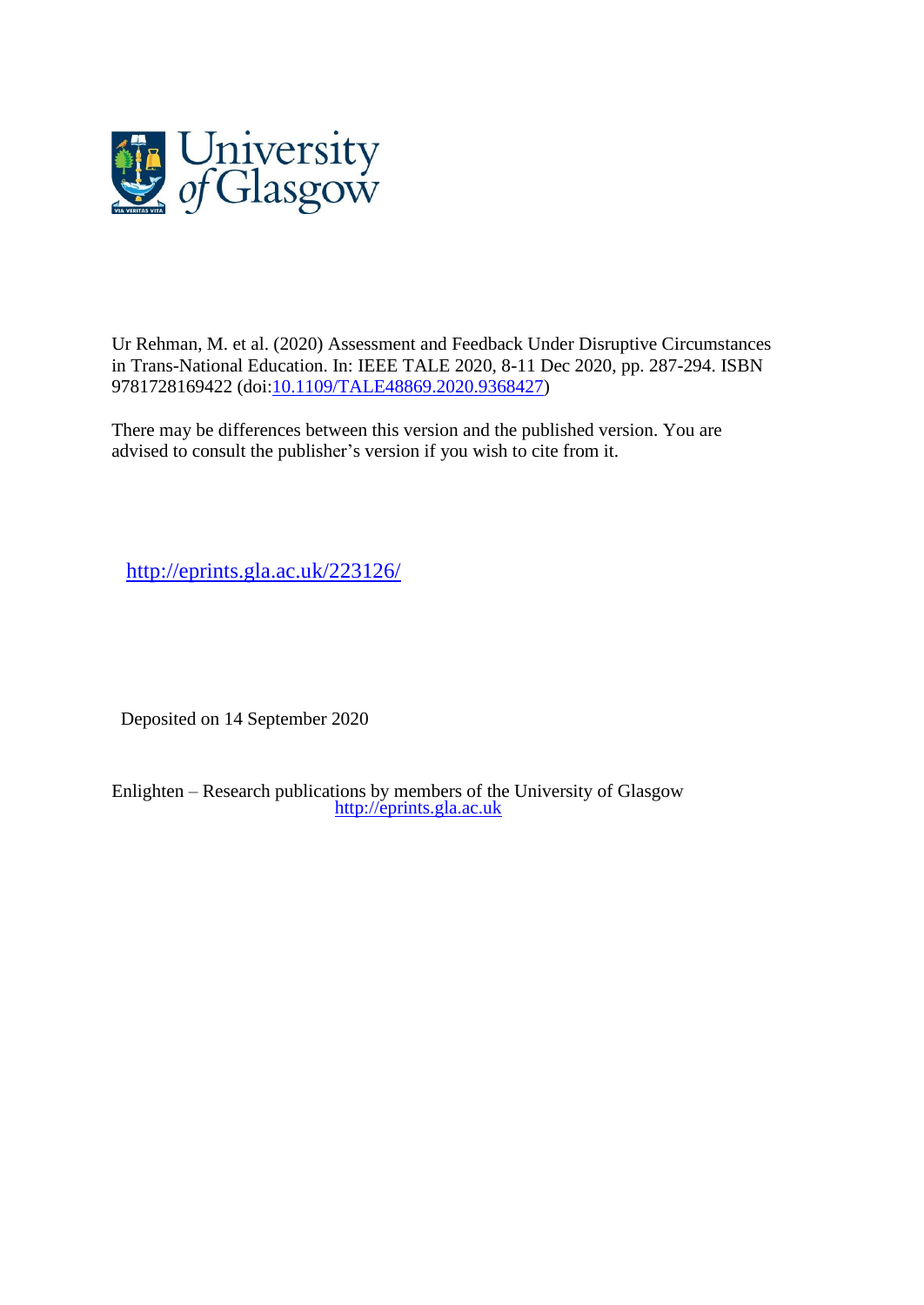# Assessment and Feedback Under Disruptive Circumstances in Trans-National Education

Masood Ur-Rehman *James Watt School of Engineering University of Glasgow* Glasgow, UK masood.urrehman@glasgow.ac.uk

Amir Mohamed Abdulghani *James Watt School of Engineering University of Glasgow* Glasgow, UK amirmohamed.abdulghani@glasgow.ac.uk

Hadi Heidari *James Watt School of Engineering University of Glasgow* Glasgow, UK hadi.heidari@glasgow.ac.uk

Qammer H. Abbasi *James Watt School of Engineering University of Glasgow* Glasgow, UK qammer.abbasi@glasgow.ac.uk

Sajjad Hussain *James Watt School of Engineering University of Glasgow* Glasgow, UK sajjad.hussain@glasgow.ac.uk

Anthony Centeno *James Watt School of Engineering University of Glasgow* Glasgow, UK anthony.centeno@glasgow.ac.uk

Ye Hong *James Watt School of Engineering UESTC* Chengdu, China yehong@uestc.edu.cn

Junaid Qadir *Electronic Engineering Information Technology University* Lahore, Pakistan junaid.qadir@itu.edu.pk

Imran Ansari *James Watt School of Engineering University of Glasgow* Glasgow, UK imran.ansari@glasgow.ac.uk

Hasan Abbas *James Watt School of Engineering University of Glasgow* Glasgow, UK hasan.abbas@glasgow.ac.uk

Joao Ponciano *James Watt School of Engineering University of Glasgow* Glasgow, UK joao.ponciano@glasgow.ac.uk

Muhammad Ali Imran

*James Watt School of Engineering University of Glasgow* Glasgow, UK muhammad.imran@glasgow.ac.uk

*Abstract*—The COVID-19 pandemic outbreak, the lockdown and social distancing strategies adopted to contain it have drastically affected our daily lives and the routine businesses. Provision of educational services in a continuous and useful manner in such circumstances is a massive challenge and requires innovative methods. Effective assessment and feedback plays a pivotal role in traditional teaching and learning approaches and its importance even more in disruptive conditions. This paper discusses different assessment and feedback techniques in an online delivery of higher education courses in lockdown scenarios. The effectiveness of these approaches is evaluated through qualitative and quantitative study of student and staff feedback for an engineering course being delivered as part of a transnational education (TNE) program. In the light of the results, recommendations are made to improve the assessment and feedback activities in disruptive circumstances.

*Index Terms*—COVID-19, Higher education, Assessment and Feedback, Online teaching, Disruptive circumstances, Transnational education.

#### I. INTRODUCTION

The COVID-19 outbreak has dramatically changed lives throughout the world. This global pandemic has brought a dramatic paradigm shift in our life style. Many businesses have either transitioned to on-line model or greatly reduced their activities by accommodating the World Health Organization's

"*social distancing*" recommendation [?]. Education sector has also come up with measures to ensure the safety of pupils and teachers while providing the continuity of educational process under these difficult circumstances.

In global terms, the majority of the higher education institutes use traditional face-to-face mode of delivery, where the transmittal of educational contents is carried out by the teacher while being geographically co-located as the students [?]. It requires physical presence of the students on-campus for the lectures, laboratory practicals, tutorials, and assessments [?]. The onset of the COVID-19 pandemic has disrupted the working model of these universities through the cancellation of the face-to-face mode of delivery and switching to online digital methods in the majority of higher education institutes to ensure the safety of staff and students in the wake of the pandemic [?]. Even though online learning is not a new concept, its use as an emergency response to the pandemic brings huge challenges, along with some benefits, for both the instructors and the students. Some of the associated challenges are the need to redefine policy and strategy for teaching, assessment and feedback; prepare engaging content; increase interaction; develop time management strategies; and cope with mental and physical stress and self-motivation [?].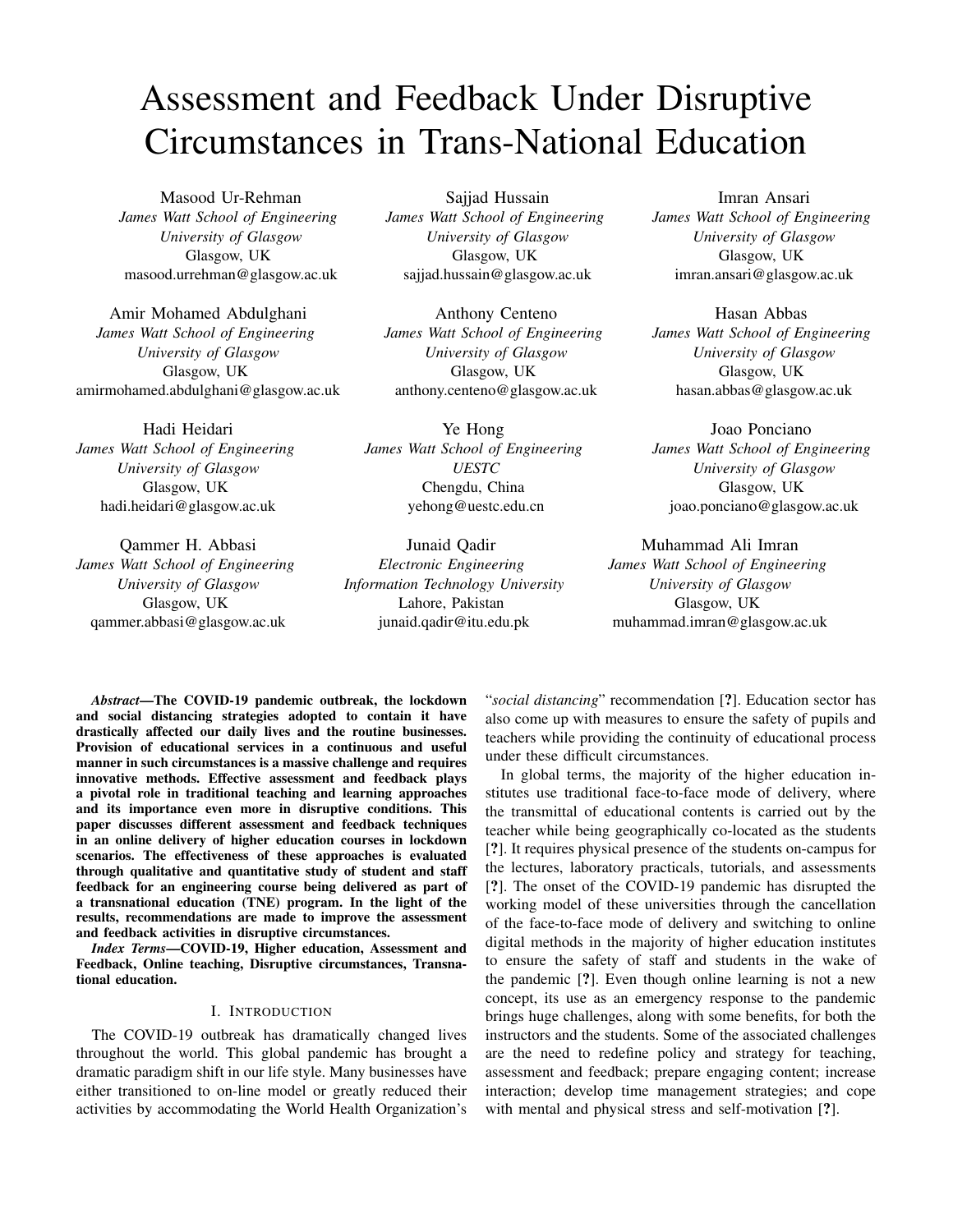Assessment and feedback are the two most critical pillars of the learning cycle [?]. Previous research has shown that feedback is an indispensable step in the learning process and feedback, in particular formative feedback, serves as a catalyst for students' learning by enabling them to restructure their understanding and enhance their skills [?]. Clear assessment of student's work and effective feedback given to them indicates the success of the student's learning and teacher's delivery. The results of an assessment influence students for the rest of their lives [?]. It also provides information to teachers about the level of student's understanding and hence modify their teaching style and focal point [?]. It also has been shown that students who develop self-assessment skills by acquiring metacognitive skills can regulate and manage their learning more effectively [?]. Effective feedback also has been shown to be a key factor underpinning successful learning in postcompulsory education [?].

In the aftermath of the COVID-19 pandemic, it is imperative for the instructors to also focus on issues related to equity and inclusiveness apart from focusing on instructional effectiveness [?]. This is because previous research has shown that certain students (generally those who have poorer socioeconomic or academic background) stand to lose more (i.e., they suffer a greater "*online penalty*" [?]) compared to their more privileged compatriots even when similar online learning opportunities are provided during a well-known online learning penalty, which is more for the underprivileged students.

This paper discusses methods of assessment and feedback adopted in higher education institutes countering effects of non-presence of the student and staff on-campus and ensuring continuity of student development under disruptive circumstances. Effectiveness of these methods is analysed through experience of the students as well as staff exposed to these methods in lockdown situation. Based on the results, recommendations are made that could help in improving the assessment and feedback practices in such situations.

The rest of the paper is organised in the following way. Section II presents the state-of-the-art on conventional assessment and feedback methods. Section III discusses the changing practices in assessment and feedback in disruptive circumstances. Section IV highlights the role of technology in these changing practices while. In Section V, methodology of the work is presented while results and analysis are given in Section VI. The paper is concluded in Section VII.

## II. CONVENTIONAL ASSESSMENT AND FEEDBACK METHODS

The assessment and feedback processes can be classified into "*continuous in-term*" and "*end-of-term*" categories [?]. In the remainder of this section, we will describe continuous in-term and end-of-term assessment methods.

#### *A. Continuous Assessments and Feedback*

Broadly speaking, there are two key types of the continuous assessments, *formative* and *summative*. Formative assessment, (also called as "*assessment for learning*"), "provides information about student achievement which allows teaching and learning activities to be changed in response to the needs of the learner and recognises the huge benefits that feedback can have on learning" [?]. Formative assessment on one hand, enables the lecturer to monitor student's progress during the course of a module and provide necessary help to improve and on the other hand, gives opportunities to the student to develop self assessment skills. Through this self-monitoring, (s)he is able to recognise their strengths and weaknesses. Formative assessment methods include impromptu quiz, anonymous voting, short duration paper on a specific subject, silent poll, journal reflection, self-assessment of an oral performance, etc. [?].

Summative assessment (also called as "*assessment of learning*"), involves "making judgements about student's summative achievements for purposes of selection and certification and it also acts as a focus for accountability and certification" [?]. The student's efforts are evaluated at the end of a course against a set criterion and a grade is awarded which is counted towards his final classification. Examples of summative assessment methods include end-of-term/midterm exam, a final project or creative portfolio, end-of-module test, etc.

The use of both formative and summative assessment is necessary to meet the seven principles of good feedback [?] and improve the learning of the student and delivery of the course through feedback. A well designed assessment is therefore, the one that have a mix of both the formative and summative assessments with more emphasis to the formative stages [?]. One important aspect is the effect on continued assessment via class interaction to prepare students for the summative assessments (a form of formative assessment process without formal structure - e.g. delivering in class exercise questions and providing group feedback).

Feedback is a two-way process that serves as a catalyst for the delivery methods and assessment strategies. It is provided to the students/teachers embedded at each of the assessment points as follows:

- Immediate feedback [?], [?] after having group problem solving exercise in the class.
- Instructive feedback [?] incorporating information on the student's work.
- Formative feedback and self-assessment [?] through assignment, quiz and written examination.
- Immediate and formative feedback in supervised laboratory sessions [?].
- Substantive feedback to individual, a group or the entire class through digital dialog [?] using Moodle (a virtual learning environment) Discussion Forum.

Lab-based assessment is an important factor in engineering education. Laboratories play a crucial role in teaching and learning engineering. These are spaces set-up scientifically to provide students with an opportunity to employ their theoretical knowledge in practice and think, discuss, and solve real-world problems. This mode of instructions is reckoned as essential in engineering courses as it delivers the student with a training in observation, prompting the consideration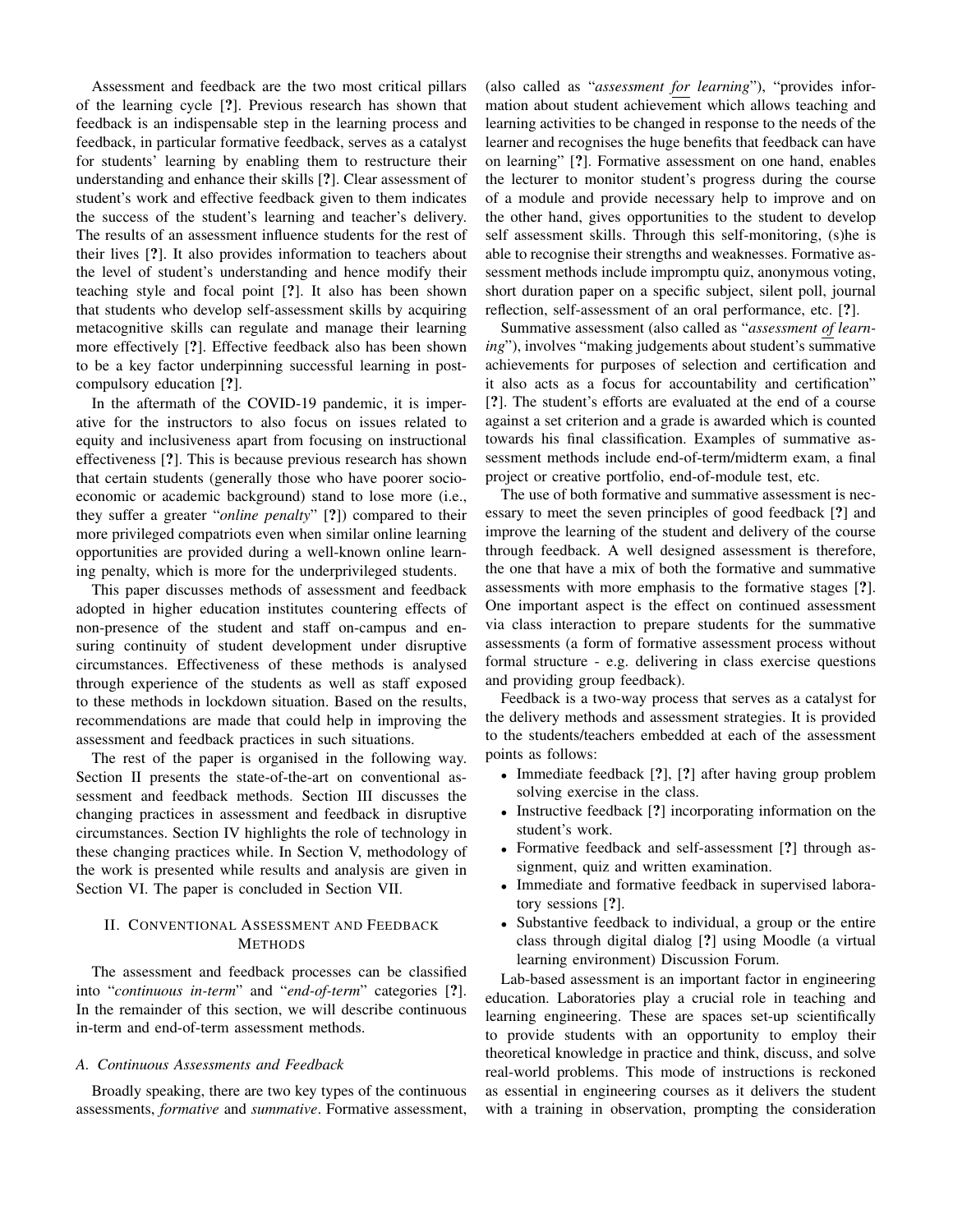of details and cultivating curiosity with right tools and skills [?]. Students work on practical problems using real scientific instruments and gather their observations. Modern labbased practicals are also supported by a hybrid approach of software simulations and hardware experiment (such as using MultiSim/PSpice for simulation and Breadboard, battery, oscilloscope and multimeter for experimental verification in an electronic circuit design lab). Assessment of lab-based experiments can take a number of forms including in-session questions, short quiz, lab report, oral presentation and viva voce. The assessment strategy is typically modelled around the core elements of planning, performance and reasoning. A pre-lab/lab/post-lab format is one of the popular ways to conduct a lab-based assessment [?].

#### *B. End-of-term Assessments and Feedback*

In case of end-of-term assessments, tools such as open book and take-home exams, oral exams, presentations and discussions can be used. All these tools can be grouped in to either individual or group-based assessment and feedback categories. The group-style assessment tools should be designed in such a way that the integrity of the assessment process is not breached. For example, while preparing an examination, questions from a pool of questions of similar levels for different segments of the examination can be included to try and not to give exact same examination questions to all students being examined at one given time.

In order to test students having dissimilar levels of abilities, it is important that the tests are designed to address the challenges risen due to disruptive circumstances and therefore the questions included in these tests should require relatively shorter answers.

## III. ASSESSMENT AND FEEDBACK UNDER DISRUPTIVE CIRCUMSTANCES

Unlike the conventional assessment tools and means for formulating and communicating feedback to the students, exceptional circumstances call for a smart combination of both: (i) unconventional methods based on inventive and outof-the-box approach (ii) some time-tested typical assessment techniques. Several tools can be applied for assessing student's performance and providing constructive feedback including quizzes (take-home or online, real time), assignments, short tests (online real-time), midterm examinations (take home or open-book format), e-poster submissions, research-based tasks and proposal submissions, recorded presentations, active eclass participation, e-discussions and Q&A sessions, summaries (end of session or set deadlines), simulations, peer assessments, short video-based online interviews. These tools can be assessed using different types of grading approaches such as comparing with some pre-defined list, scores or ratings based on whether the desired outcome(s) has been achieved or otherwise. This section discusses challenges and possible solutions in the usage of these tools to assess and provide feedback under COVID-19-like situation.

#### *A. Continuous Assessment and Feedback*

Continuous assessment, both formative and summative, is highly desirable but challenging in the the current disruptive environment. Continuous assessment should provide early indications of the performance of students, increase the sense of inclusiveness, provide students with a constant stream of opportunities to prove their mastery of material and send the message that good outcomes can be achieved given enough time and practice.

Online modes of learning prior to the COVID-19 restrictions have mostly been limited to using material uploaded onto virtual learning environments (VLE) to support traditional lectures and submit assignments. Some academics have made use of active or online quizzes, and virtual labs, such as the Virtual programming lab (VPL) available as a Moodle plug-in, to provide both formative and summative continuous assessment. In a short space of time both academic staff and their students have had to consider how to deliver and receive continuous assessment and feedback.

So what needs to be considered to make online continuous assessments effective? Experience during the previous semester shows that there are a number of areas where instructors need to pay special attention and where further consideration is needed:

- As with all teaching and assessment there must be clarity of expectation. This is even more important for remote teaching and assessment, since there will be an increased sense of distance between the lecturer and student. It needs to be realised that there are fewer chances for the priming and micro-communications which happen in a typical classroom setting. An assessment, even if given previously using a VLE, will still have to be re-assessed and modified as clarification can not be given in a typical classroom environment. Ambiguity must be avoided.
- Continuous summative assessments must be valid. Assessment regime must always be based on, and cover the breadth of, the learning outcomes to meet the expected quality assurance standards in marking and moderation. This becomes extremely challenging when it is required to demonstrate engineering skills, which would typically be done in a laboratory or workshop environment. During the initial COVID-19 crisis period this was done with a "light touch", since it has been considered that there have been, or would be, ample opportunities for students to demonstrate these skills on-campus. In practise there now needs to be consideration of how students can meet and demonstrate the learning outcomes related to team working and engineering skill acquisition with limited access to campus facilities, suitable equipment, staff and other students. A VLE can be used to achieve some of these learning outcomes, for example using virtual labs and simulation tools to replicate some of the practical lab based sessions. In addition forums and chats can be used to engage the students in teams. Using these tools to meet these outcomes will require careful design and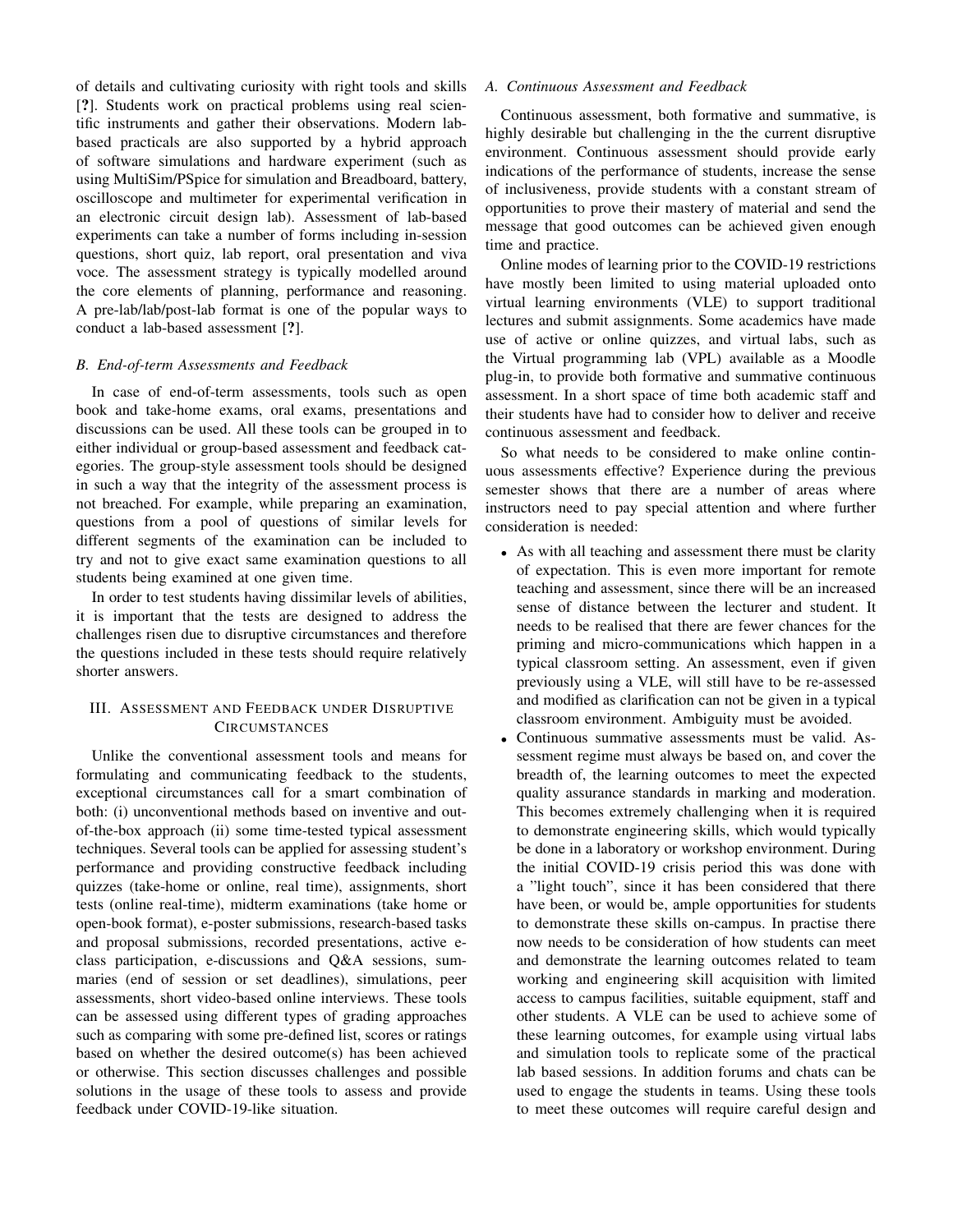an understanding of their limitations.

- The instructor must provide rapid feedback to students. This becomes extremely important in overcoming the sense of remoteness or isolation a student may feel using online learning. The length of time following submission that the students will receive a grade and feedback from a summative assessment should be given and kept to. It should be kept as short as reasonably possible. Students must also be able to receive formative assessment and feedback. This is typically done through the use of virtual office hours, using ZOOM, BigBlueBrother, other video conferencing tools, or via a forum, or by email. It is important to realize that while some students maybe happy to ask questions in an open forum or chat, others will only ask a question anonymously or privately.
- The instructor and student must be competent at using the technology. Whilst training and support for staff in using technology in teaching, and institutional development of online pedagogy is now becoming quite well developed, it is often wrongly assumed that students are comfortable and competent with the technology. A survey carried out at Xi'an Jiaotong Liverpool University in 2019, covering students in Electrical and Electronic Engineering and the Language Centre, found that only 30 percent of students considered their ability to integrate technology during a class to complete a task was good, or better. This highlights the need for students to receive clear instructions, be able to access technical assistance and receive training. This has been done using video demonstrations showing students how to use the technology and any software required for completing assignments. Instruction should include how to submit their assignments via the VLE. There are many pitfalls. For example, a student who has a mac laptop may not find it very easy to run a Windows executable you provide on the VLE.

In the online teaching, it's very important to find out what students most care about. Asking student's feedback about their expectations of the online course, and how they can be best served offers lecturers an opportunity to improve on his teaching and gives students ownership of the process [?].

#### *B. End-of-term Assessment and Feedback*

Although we are facing challenging times, it is desirable to run the end-of-term assessments/e-examinations in a controlled environment around the actual schedule to allow students' progress normally with no delays in their careers. It is obvious that students would not be able to come aboard campus to sit their end-of-term assessments physically in a controlled environment for unforeseeable future. Therefore, the need for having an online environment for the same is at peak. Keeping this motive in scene, it is not straightforward to design alternate e-solution(s) for end-of-term assessments/examinations within a controlled environment. An easy approach taken over the past semester by majority of the schools was having 24-hours open-book online/electronic(e)-examinations. Although this seemingly works but it opens-up venues for

open-discussions among exam-takers, as well, besides being open-book. Hence, unlimited and undesired peer-to-peer (P2P) learning might take place within this given 24-hours timewindow. To overcome/minimise this undesired and unlimited P2P learning during end-of-term assessments, we design the same in light of two major conditions to address and provide a near-controlled environment.



Fig. 1. A screenshot from the four equally timed questions of an end-of-term online assessment depicting the *timed* and *randomised* constraints.

Firstly, we design our online assessments to be strictly *timed*. Specifically, all the questions appear sequentially in a timed manner i.e. each question appears for a given timewindow and disables once their allocated duration times-out. Although with this restriction the students' do not have the opportunity to re-visit any particular question, this minimises the undesired effects of P2P learning during the end-ofterm online assessments thereby providing a near-controlled environment assessment. We applied this to our scenario as follows. Majority of our courses are standardised in terms of their format i.e. there are four questions in total, each weighting 25% of the total end-of-term assessment. In normal conditions, each of these four questions is designed to be read and solved by the exam-takers in 30 minutes (mins.) thereby totaling the duration of the complete end-of-term assessment to two hours. Hence, the aim with this timing restriction is to allow 30 mins. for each question to be read and solved with an additional 5 mins. for uploading the solution scripts. Once these 35 mins. lapse, the active question timesout and disables. Subsequently, next question appears for the following 35 mins. This leads to a sub-total of 35 mins. per question thereby totaling the complete end-of-term online assessment to 140 mins. or 2 hours and 20 mins. maximum.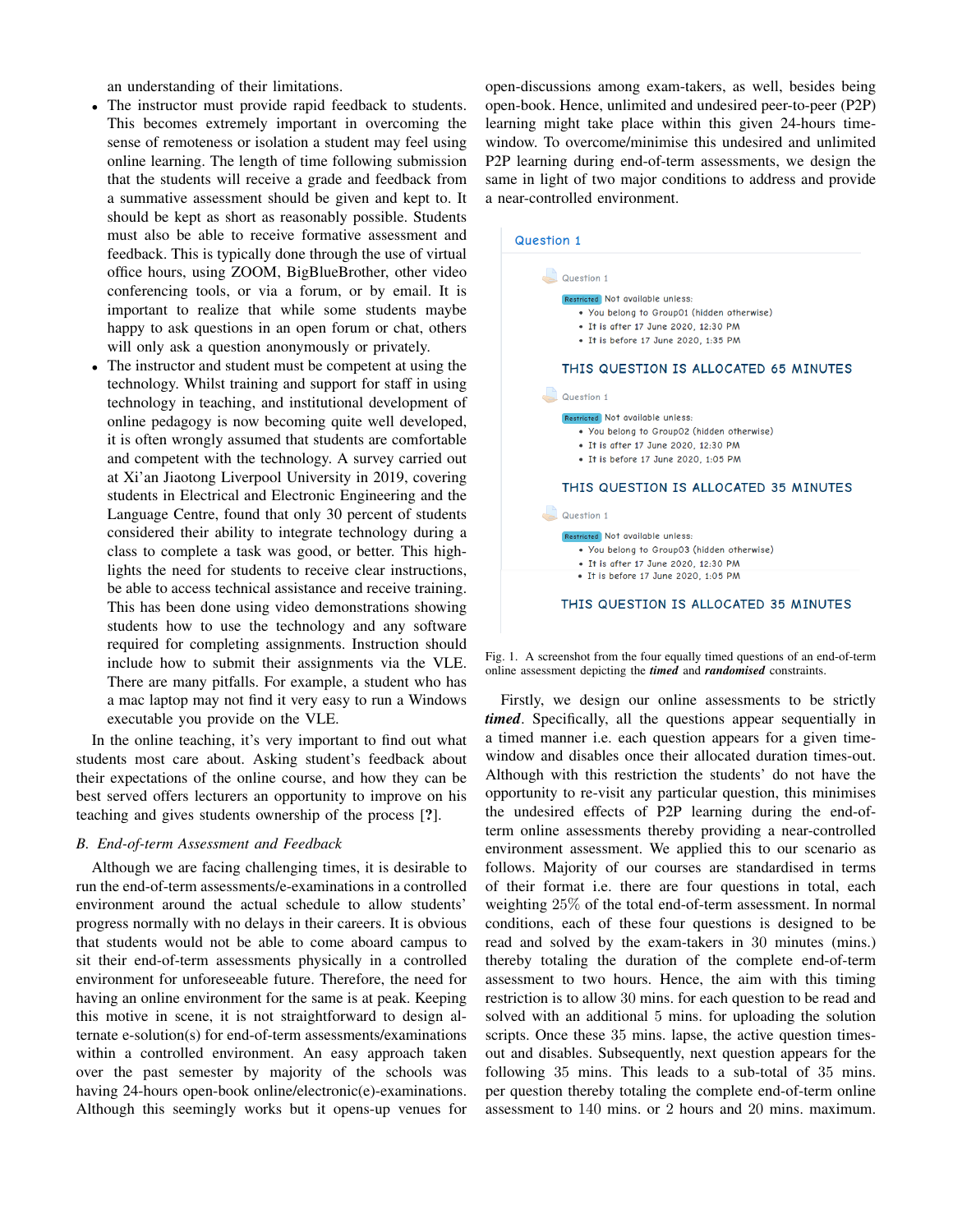We successfully applied this restriction to one course that had three questions (instead of four) as part of its end-ofterm assessment/examination with one question contributing towards 50% of the total weight i.e. requiring 60 mins. of duration to read and solve. Hence, note this restriction is equally applicable to any format of end-of-term assessments with respect to number of questions and their independent duration.

Secondly, to further reduce the undesired P2P learning during the end-of-term online assessments, the same questions appear in a *randomised* order to the exam-takers. Specifically, a cohort/class-size of  $'X'$  students is divided into at least  $'Y'$  random groups, where Y is defined as the number of questions in an end-of-term assessment. Hence, an end-of-term assessment constituting of four questions has the exam-takers divided into at least four random groups. Although all the random groups ultimately receive the same four questions of the end-of-term assessment, these appear in random order thereby further minimising the undesired P2P learning. Interestingly, the number of random groups can be scaled up to a maximum of X permutations (i.e.  $Y = X!$ ) thereby approaching an almost near-ideal end-of-term online assessment within a controlled environment.

Fig. ?? demonstrates our end-of-term online assessment setup on Moodle in the form of a three questions unequally weighted end-of-term assessment with three random groups. The exam-taker only sees the link to the question that belongs to his/her random group and the group number remains hidden from him. As for the exam-setter, they assign each random group a different actual question within any 'Question  $X$ ' block.

## IV. ROLE OF TECHNOLOGY IN ASSESSMENT AND FEEDBACK UNDER DISRUPTIVE CIRCUMSTANCES

Challenges in implementation phase of the assessment tools discussed in previous section need to be well-thought out and therefore meticulously planned for well in advance. For example, tools such as online real-time examination sessions would require stable network connectivity for monitoring and successfully conducting these exams. Therefore, right selection and proper application of assessment and feedback methods is very crucial to the whole process. Similarly, adaptive approach in customizing assessment strategies based on disruptive circumstances can also play a key role in suitability of assessment and feedback tool(s) for obtaining the desired goals. The most important and defining factor for a tool(s) suitability would be the level of effectiveness in providing useful feedback. This can only be achieved if the tools for assessment have been carefully selected, designed and applied. The effectiveness of the feedback phase of the process will also depend on providing near-accurate feedback in a timely and constructive manner. The feedback (about an individual or a group-wise performance) can be given using several means such as:

• Grades that represent some meaningful interpretation e.g. an A means that the assessment outcome was fully met.

- Scores such as percentages that would represent level of achievement or success rate(s).
- Ratings based on classifications such as good, developing, unsatisfactory etc. The performance characteristics being rated can range from something very fundamental to something advanced such as rating the ability of student to use modern software to solve complex engineering problem or to rate the ability of student to apply scientific knowledge for solving problems, etc.
- Worksheet style feedback which would demonstrate conformity to a certain item on the list (representing direct or indirect feedback).
- Detailed interview-style verbal or comprehensive descriptive feedback.
- Surveys designed and conducted to carry out explicit assessments and feedback.
- Digitally marked student worksheets with detailed remarks provided to the student electronically through email or other distance learning solutions.

These methods can be adopted and applied separately or in combination depending on the nature of the subject and the required insight of the feedback.

#### *A. Useful Distance Learning Solutions*

During unusual times of disruptive nature, innovative approaches, tools and solutions are needed. Several existing and new distance learning solutions can also be quickly deployed when traditional learning and teaching modes are difficult to apply due to special situations, like COVID-19, which the humanity is facing at present. The list of very useful distance learning resources is very vast, and we refer the interested readers to [?] where, information about several resources such as learning management and content creation systems, mobile phone based learning platforms, systems that can be used offline, live communication platform(s) with attendance tracking and video conferencing functionalities and guidance resources for giving psychological support to students, is available.

#### *B. Need for A Holistic Process*

It is particularly important not to overlook the general fallout in case of using too many assessment tools, as this could lead to a huge burden on the students and the educator alike. The fact that during disruptive circumstances students will be barraged with inimitable assessment methods in almost all the courses using disruptive measures. This may not only contribute towards student's under-performance due to getting overwhelmed by numerous assessment tools of disparate nature, but also negatively impact the quality and effectiveness of the feedback provided by the educator(s). Therefore, to make the whole process of assessing and providing feedback practical and effective, it is important that the process of selection, customization and application of assessment and feedback tools during challenging times is applied with keeping a comprehensive perspective in cognizance.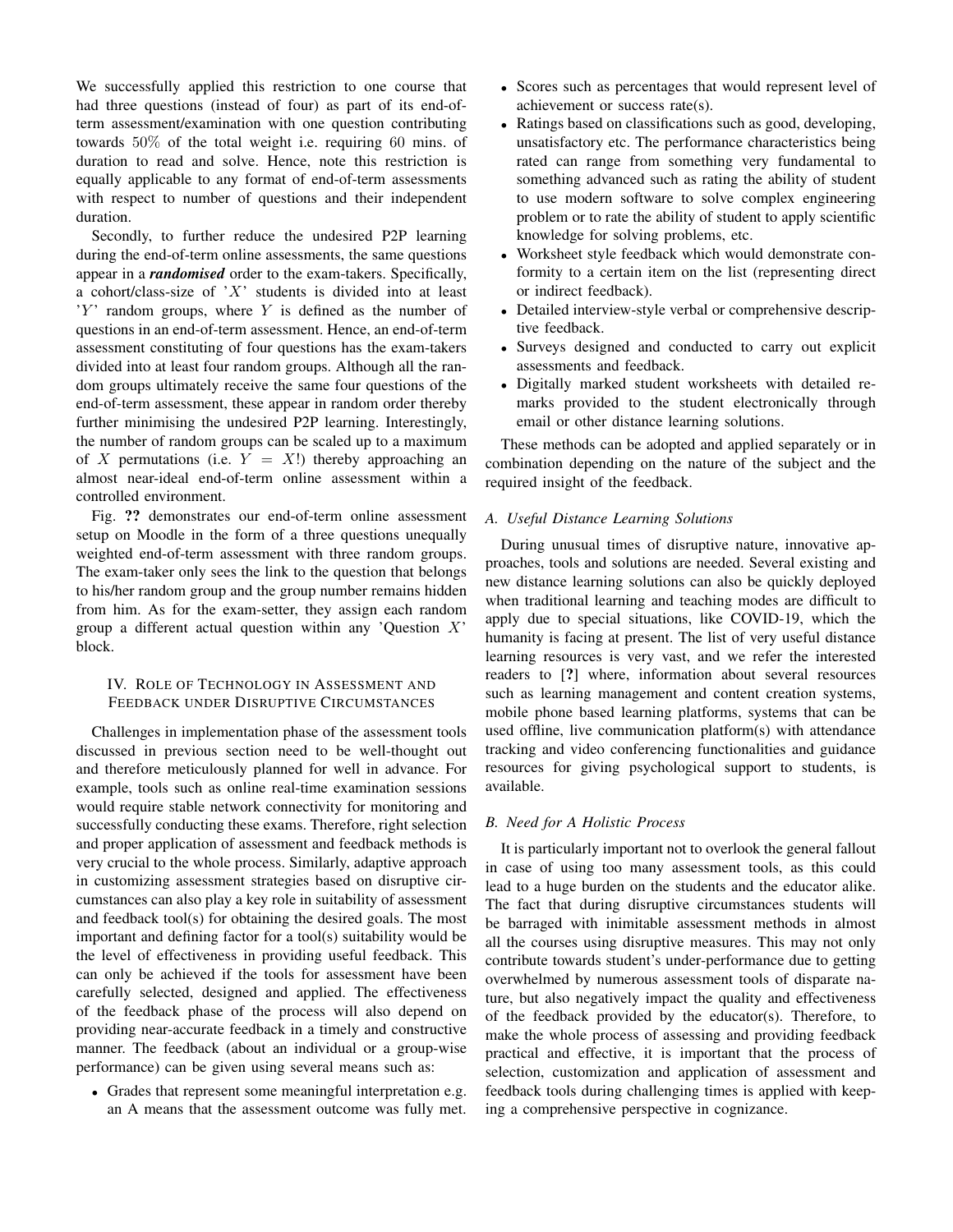One practical solution to tackle this issue could be, to assign course focus group(s), an additional role of keeping a broad oversight not only at course level but at the level of set of courses being taken by student batch. This is mainly to keep number and weightages of assessment and feedback tools applied to every batch in check. Hence ensuring work-ability and quality of assessment and respective feedback(s).

#### V. METHODOLOGY

To establish the usability of the employed methods for online delivery of the engineering courses under disruptive circumstances, a detailed study was carried out at XXX. It is a transnational education (TNE) program between the XXX and YYY. This program offers three undergraduate engineering courses namely Information Engineering, Communication Engineering and Microelectronics Systems. The program employs 100 plus instructors for the delivery of these courses to more than 2000 students in a block-based model. In this model, each module is condensed in 4 teaching weeks while every two teaching weeks are separated by 3 nonteaching weeks. Under normal circumstances, YYY's campus in ZZZ is used for the teaching activities. The XXX's staff flies to ZZZ to deliver their part of the teaching.

After the outbreak of COVID-19, all of the on-campus academic activities at YYY were suspended affecting the Spring 2020 semester. An online mode of content delivery is therefore, adopted to mitigate these effects and support continuous learning of the students. Learning material was uploaded on Moodle. Lectures were segmented into 4-5 subtopics and each sub-topic was discussed in a 8-10 minutes long video (with a size of  $\langle 100 \text{ MB} \rangle$  to retain student attention as well as meet internet download speed limitations. The lectures were uploaded adhering to the block-based timetable. Each teaching week was followed by two webinars providing the students with an opportunity to ask live questions and discuss problems regarding the lecture content. Laboratory experiments were also updated to enable the students perform the exercises online using software and simulation-based tools. The lab sessions were conducted during the time-tabled slots and a dedicated team of teaching assistants were available online to provide student support. Online submission, electronic marking of the lab reports and course work and transmittal of feedback through Moodle was employed.

The students from all four years of study were engaged in an online survey having a number of questions to provide their feedback and reflect upon this online mode of teaching delivery. Reflection of the staff teaching during the semester on online teaching experience and student engagement was also sought through focus group discussions steered via a set of questions.

#### VI. RESULTS AND DISCUSSION

The results of the study are presented in this section. Recommendations are also made based on the analysis and discussion of the results.



Fig. 2. Quantitative results of the student survey.

#### *A. Student Survey Results*

Students from all four cohorts (belonging to each of the degree year) of electronics and electrical engineering program at XXX were involved in the survey. The survey consists of both the quantitative and qualitative questions asking the participants' views on different aspects of online delivery and engagement. Out of 1750 enrolled students, 206 students responded to the survey questions resulting in a response rate of 12%. Though having a relatively low response rate, the sampled pole was representative for a student population of 2000 as it fulfils the requirement of 1% response rate for 10% sampling error and a confidence level of 80% [?] providing sufficient accuracy.

*1) Quantitative Feedback:* The participants were asked to provide their feedback on the following questions regarding quality of online assessment, clarity of the assessment brief, level of engagement and usability of the feedback offered through the online delivery using 5-point Likert scale (strongly disagree, disagree, neutral, agree and strongly agree).

- 1) I found that the online assessments assessed my learning fairly.
- 2) I found the online feedback helpful to my learning.
- 3) When the academic activities start as normal, I would still like to continue using the tools/platforms that I learnt to use during the disruptive circumstances.
- 4) The assessment policy was tailored to accommodate the impact of academic disruptions on my learning.

The quantitative results are illustrated using a clustered data chart shown in Fig. ??. The results are a clear indication of student's discontent to the online assessment and feedback as only a small percentage agreed/strongly agreed to all of the questions asked. A mere 19% respondents believed in the ability of online assessments to fairly assess their learning. Nearly 27% respondents found the online feedback helpful to their learning. Around 25% agreed/strongly agreed to the statement that the assessment policy was tailored to accommodate the impact of academic disruptions on their learning.

This low acceptance rate of the online assessment and feedback practices is fairly explainable. Engineering courses are rich in mathematical content that require specialised tools to replicate the numerical solutions on white board in an online setting. A video-only based Powerpoint is therefore,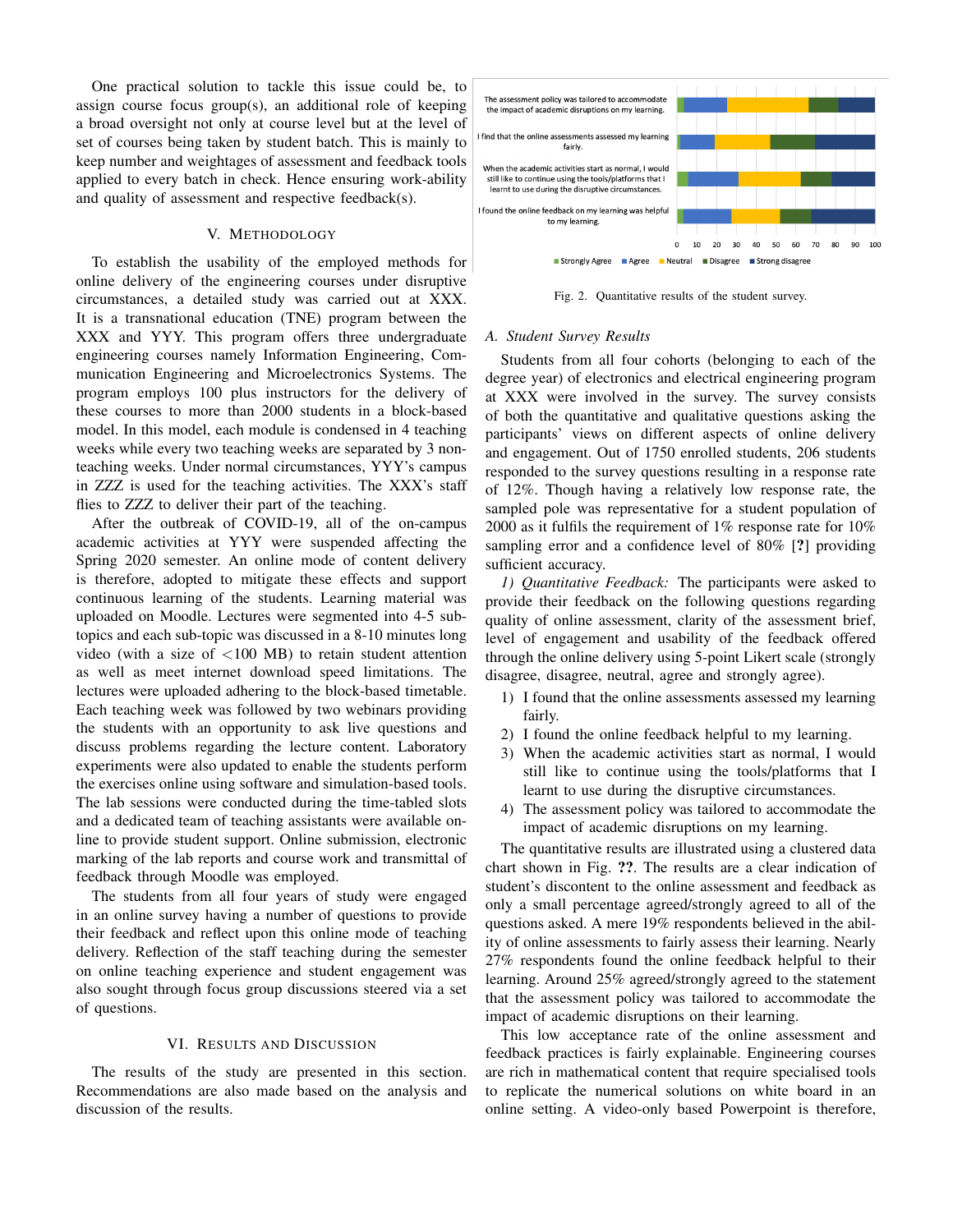not helpful in the delivery of such concepts. Laboratory based assessments are rich in experimental work and hardware equipment usage. A software simulation is unable to provide the students with that rich experience of hands-on use of the instruments and observation of real-world problems. Assignments in engineering courses are typically a blend of numerical design and experimental work. Use of the video lectures, Moodle assignment briefs and software simulations again fail to explain the difficult concepts and mathematical derivations and unable to provide firsthand experience of component use.

While having a low overall acceptance rate, online assessment and feedback do have some encouraging bits. Around 31% of the students agreed/strongly agreed that they would like to continue using the tools/platforms in normal circumstances that they learnt during the COVID-19 period.

*2) Qualitative Feedback:* The students were also asked some open-ended questions to capture qualitative feedback. The questions along with the summary of the responses are given below.

## Q: Please mention the strongest points of the online assessment and feedback experience in this semester.

In response to this question, most of the students were positive to the fact that they had freedom of using electronic submissions. They liked the fact that they can play the videos repeatedly to understand the topics. The students appreciated availability of more material, relaxed home environment, "*less stressful and easier to prepare*" and "*more freedom in time arrangements*". Improvement of "*self-study skills'*' and "*independent learning ability*" are also identified as the strong points of the online assessment.

## Q: Please mention the weakest points of the online assessment and feedback experience in this semester.

This question has gathered some very interesting responses highlighting burning issues with online assessment and feedback which are equally applicable to the whole of the online delivery mechanism. Problems surfacing from poor internet connectivity, plagiarism and unavailability of immediate feedback are commonly stated. Students also pointed out "*lacking of a sense of a direct involvement*" and ' "*difficulty of communication when doing group discussion and interaction with audience when doing presentation'*'. Online assessments are also noted to be '"*not real-time*". Another weakness of this mode is identified to be difficulties in asking questions and getting answers quick.

## Q: Which communication tools/learning platforms did you use during the online assessments?

The most widely used platforms appeared to be Zoom, Tencent classroom, and Moodle. Tencent QQ, a Chinese tool for social interactions, Wechat and Webots also got a mention. Matlab and LTSpice are identified as a key simulator for circuit design. The popularity of the social networking platforms indicate the student's reliance on peer support in online assessments due to restricted real-time access to the instructors/teaching assistants and unavailability of physical lab instruments.

## Q: What new skills have you developed as a result of the online assessments?

In response to this question, overwhelming majority of the students mentioned improved ability of self-study. "*I know how to learn without any help from others'*' and "*how to learn by myself* " are some of the answers. One student stated "*fixing network problems*" as one of the acquired skills. The respondents also mentioned "*the skills of using online communication tools more effectively*" and "*improved communication skills greatly via social media platforms*". Time management also got a nod. Improved learning of simulation software including Matlab, LTSpice, Webots and Python is also highlighted as a positive outcome of the online assessments.

#### *B. Staff Focus Group Findings*

Focus group discussions were also conducted as part of this study. These focus groups consisted of 15 academic staff members involved in online course delivery during the Summer 2020 semester affected by the COVID-19 lockdown situation. Findings of these discussions are summarised below.

Q: How much experience of online assessments did you have before the current semester?

The staff experience with online assessments was found to be limited. While majority of the staff members did use VLEs including Moodle and Blackboard to facilitate electronic submission of lab reports and course work, only few had used online assessments in the form of MCQ tests, short-answer quizzes and mobile polls.

## Q: What was your main challenge with regard to online assessments?

The staff identified the student engagement as one of the major challenging tasks in online assessments. Communicating the tasks and required outputs effectively also found to be difficult occasionally due to limited interaction. Availability of specialized software/tools for personal usage can also be a problem as most of the education software are expensive and licensed for on-campus usage while free-to-use software have limited functionalities. Remote access of campus-licensed software by a bulk of students simultaneously can bottleneck the network slowing down the simulations while issues with technology infrastructure and poor internet connectivity can affect the student progress and timely submissions of assessments. Moreover, student's awareness/ability/desire to use and adapt to the new means of assessment is also an issue in some cases. It was mentioned that creating a group working environment in which students can collaborate on various tasks and assessing their group work is also not easy without on ground student performance indicators.

#### Q: What aspect of your assessment did you enjoy the most?

The staff recognised flexibility and liberty of using multiple online tools as one of the most enjoyable feature of online assessments. It is noted that use of some assessments types such as MCQs and lab quizzes can significantly reduce the marking effort and provides with an opportunity to dedicate more time to enhanced student experience and effective feedback.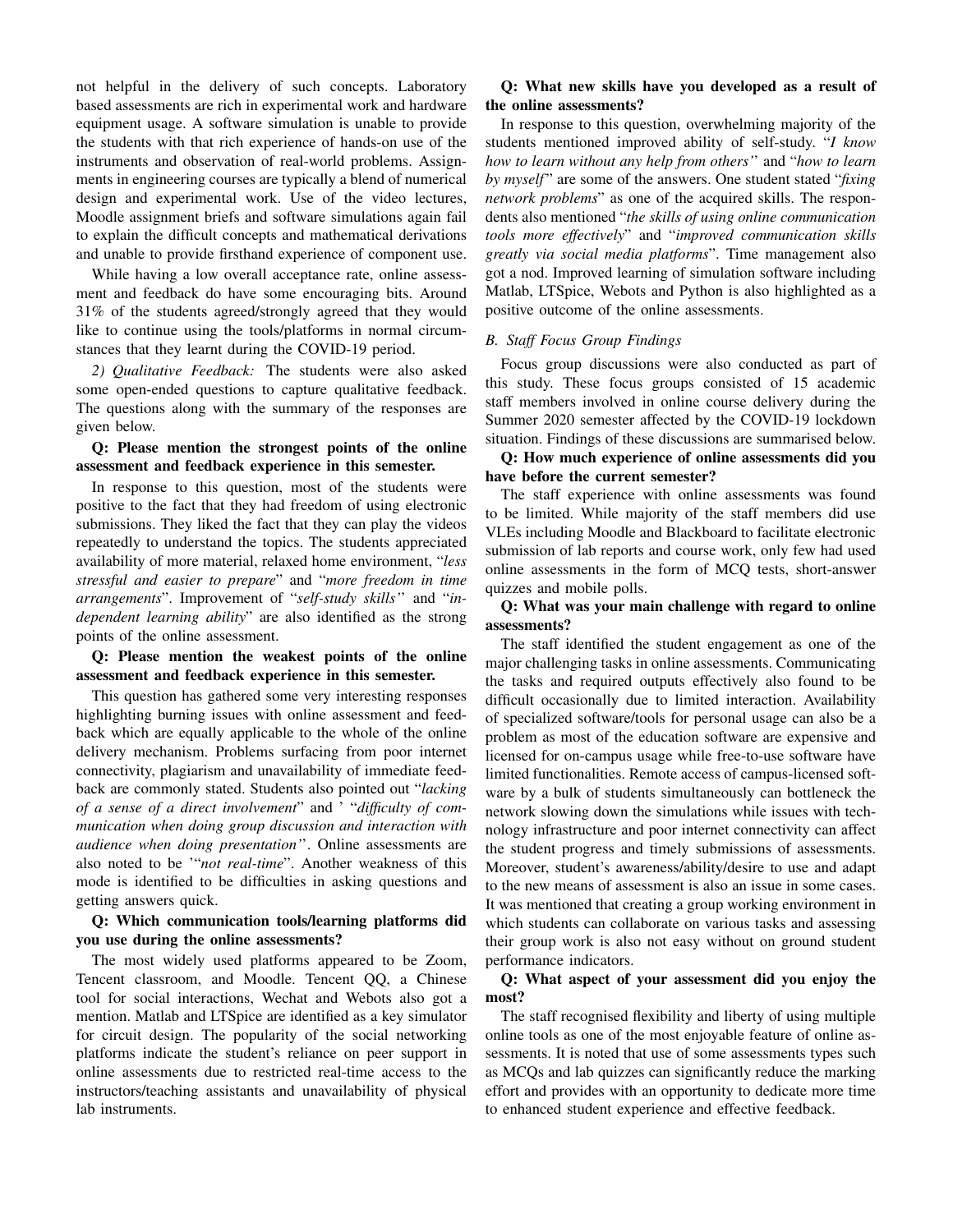## Q: What suggestions do you have to improve online assessment for future courses?

The staff voiced for the need of added time, resources and training options making them aware of best practices and procedures for online assessment. It was alos suggested for the institutions to arrange, provide, negotiate and ensure special packages by internet service providers for students to cope with connectivity issues at critical times such as during exam(s). A uniform rubric, larger number of interactive sessions and increased mid-semester tests are identified as means to enhance the student engagement and progress.

## Q: In what ways did the transition to online assessment and feedback impact on your normal/previous working practices?

Staff mentioned increased work-load due to developing course materials (lectures, assessment, worksheets, feedback forms, etc.), integrating self-assessment tasks in lectures, and learning use of new technologies that left less time for reflection. Online lab sessions, assessments and marking have also increased the dependency on teaching assistants that affects the quality of feedback. Although, online mode offers more flexibility, some task off-loading was reckoned necessary to make the mode sustainable.

## Q: Do you feel you were given an appropriate amount of time to make the changes you needed to transition to online assessment?

In response to this question, while stating quick transition and less preparation time, the staff recognised that it was a response to the need of the hour as "*we are now living in not normal time*". It was also noted that TNE program was slightly better prepared and proactive than local UK programs.

## Q: Can you identify any ways in which you have developed professionally during this transition to online assessment? Please give details.

The staff perceived that the transition to online mode of assessment has provided them with good level professional development. It came up with the opportunity to learn new technologies including online meeting systems, new simulation and content building software and e-marking tools. Commenting on the tight schedules and high work load, a staff member stated, "*I think it has been a roller coaster ride and I am now well prepared to work in challenging, high pressure environments as very few scenario can top this experience*". Incorporation of more self-assessment/home-work as part of video lecture series was also mentioned as a new learning experience.

#### *C. Recommendations*

A set of recommendations is presented based on the quantitative and qualitative data collected from both staff and students. These recommendations will be useful in devising effective future online assessment and feedback strategies under disruptive circumstances.

• Online assessment relies heavily on student engagement that can be enhanced through use of increased number of formative assessment points and a structured feedback.

- Technology such as internet connectivity, VLE, simulation software and e-marking tools are pivotal to the success of online assessment. A careful consideration and well-ahead preparation should be carried out on the selection, availability and usability of these components.
- Good learning and training opportunities should be provided to both the staff and students to make them comfortable in the use of new technologies as part of the course assessment.
- Sufficient time should be given to the teaching staff to develop effective and well-tested online assessment strategies.
- IT support should play a more pro-active role to facilitate not only the provision of necessary software and hardware but also training and help on assessment set-up.
- A due recognition should be given to the teaching staff for their efforts to learn new techniques, improve their methods, enhance the content and support the students in disruptive circumstances.
- An efficient assessment should incorporate effective means to counter plagiarism and use a uniform rubric for different student groups. Marking, supported by teaching assistants, should also be solicited effectively to offer a fair treatment across the board.

We hope that these requirements would not only improve the quality of the online assessment and feedback but also enhance the student experience in disruptive environment.

#### VII. CONCLUSION

Online teaching is here to stay and would probably be the preferred mode of delivery in the wake of COVID-19. Assessment and feedback is the lifeline of teaching and online mode is no different. This paper has briefly highlighted the methods of assessment and feedback in a conventional setting. A detailed discussion has then been carried out on online assessment and feedback techniques under the disruptive circumstances in transnational higher education. Effectiveness of these methods has been critically analysed through a quantitative and qualitative study involving both staff and student of an engineering course. It appeared that technology is the backbone of online assessment and its effective use is necessary to enhance the student engagement and learning. A blend of formative, summative and lab-based assessments along with timely feedback not only improves the quality of online teaching but also enhances the student learning.

#### **REFERENCES**

- [1] Coronavirus disease (COVID-19) advice for the public. World Health Organization. https://www.who.int/emergencies/diseases/ novel-coronavirus-2019/advice-for-public. [Accessed June 30, 2020].
- [2] Wuensch, K., Aziz, S., Ozan, E., Kishore, M. and Tabrizi, M. (2006). Pedagogical characteristics of online and face-to-face classes. International Journal on E-Learning. 7.
- [3] Bentz, David (2010). Online and face-to-face learning. LAP Lambert Academic Publishing.
- [4] BBC News. Coronavirus: Face-to-face lectures cancelled at some universities. https://www.bbc.co.uk/news/uk-england-tyne-51857142. [Accessed on June 15, 2020].